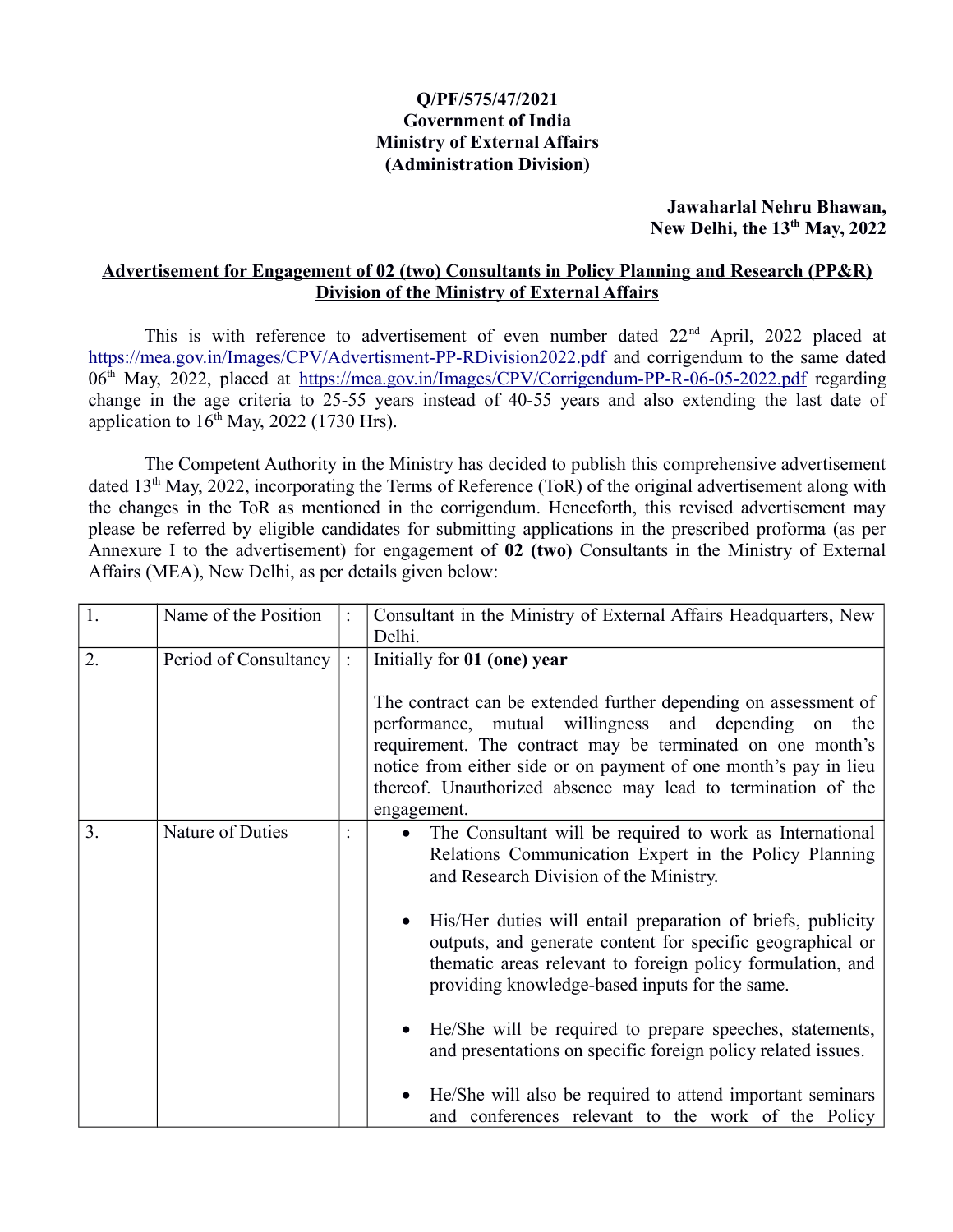|    |                                              | Planning & Research Division, and submit reports on<br>them.                                                                                                                                                                                                                                                                                                                                        |
|----|----------------------------------------------|-----------------------------------------------------------------------------------------------------------------------------------------------------------------------------------------------------------------------------------------------------------------------------------------------------------------------------------------------------------------------------------------------------|
|    |                                              | The Consultant would be required to train the regular staff<br>of the Ministry with a view to transferring the knowledge<br>and skills during the period of Consultancy.                                                                                                                                                                                                                            |
|    |                                              | Any other responsibility given by the Head of the Division.                                                                                                                                                                                                                                                                                                                                         |
| 4. | Job Location                                 | Ministry of External Affairs (South Block, Patiala House,<br>JNB, ISIL Building, Akbar Bhawan, SSIFS), New Delhi.                                                                                                                                                                                                                                                                                   |
|    |                                              | Depending upon the precise nature of duties assigned to the<br>consultant from time to time, he/she may be given office<br>space within the premises of the Ministry of External<br>Affairs or may be asked to work from their own premises<br>and submit periodical reports to the Ministry.                                                                                                       |
| 5. | Qualifications/<br><b>Essential Criteria</b> | Applicant should be an Indian National.                                                                                                                                                                                                                                                                                                                                                             |
|    |                                              | Graduate from a recognized university in India or abroad.                                                                                                                                                                                                                                                                                                                                           |
|    |                                              | Extra credit will be given for specialized domain<br>knowledge/evidence of original thinking/evidence of<br>speeches,<br>writing<br>content<br>presentations,<br>reports/experience of work in a reputed university,<br>publication, print and audio visual media house,<br>communication and public relations agency. Think-tank or<br>research organization in the area of International Affairs. |
|    |                                              | Evidence of wide ranging experience in Writing and<br>Presentation skills.                                                                                                                                                                                                                                                                                                                          |
|    |                                              | Age should be between 25-55 years.                                                                                                                                                                                                                                                                                                                                                                  |
| 6. | Desirable Criteria                           | Previous experience in the Ministry                                                                                                                                                                                                                                                                                                                                                                 |
|    |                                              | Knowledge of Foreign Languages.                                                                                                                                                                                                                                                                                                                                                                     |
|    |                                              | Exposure to international think tanks/universities.                                                                                                                                                                                                                                                                                                                                                 |
|    |                                              |                                                                                                                                                                                                                                                                                                                                                                                                     |
| 7. | Remuneration<br>$\&$<br>Entitlements         | The remuneration package will be commensurate with the<br>$\bullet$<br>experience and profile of the selected candidate, subject to<br>a maximum of Rs.10 lakh per annum and deduction of<br>applicable taxes.                                                                                                                                                                                      |
|    |                                              | The consultancy fees shall be paid in Indian Rupees. The<br>amount of consultancy fee so fixed shall remain unchanged<br>during the term of engagement.                                                                                                                                                                                                                                             |
|    |                                              | The engagement will be strictly contractual and will not                                                                                                                                                                                                                                                                                                                                            |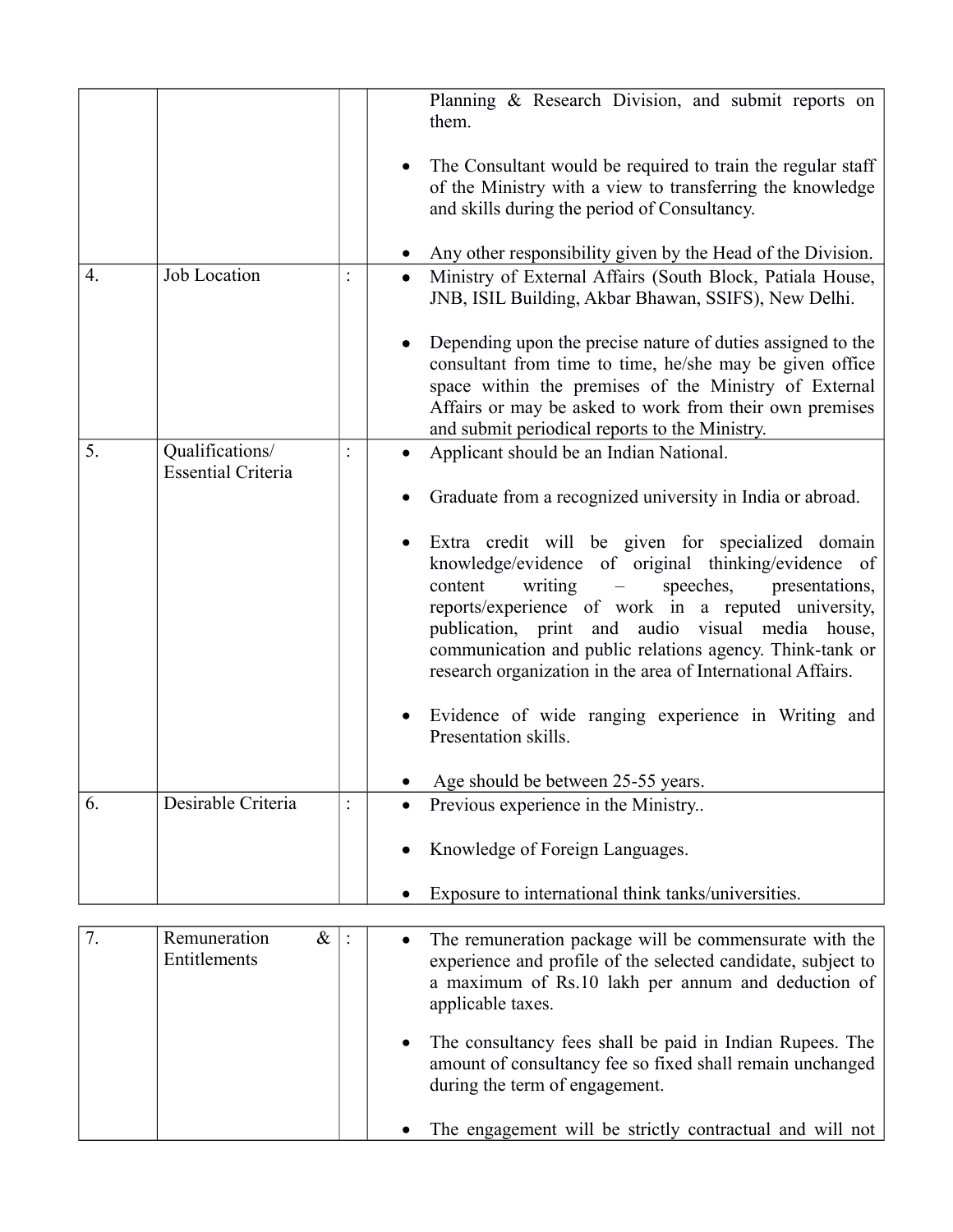|    |              | confer any other benefits to the selected candidates.                                                                                                                                                                                                                                                                                                                                                                                                                                                                                                                                                                                                                                                                                            |
|----|--------------|--------------------------------------------------------------------------------------------------------------------------------------------------------------------------------------------------------------------------------------------------------------------------------------------------------------------------------------------------------------------------------------------------------------------------------------------------------------------------------------------------------------------------------------------------------------------------------------------------------------------------------------------------------------------------------------------------------------------------------------------------|
|    |              | The consultant shall not be entitled to any benefit like<br>Provident Fund, Pension, Gratuity, Medical Attendance<br>Treatment, Seniority, Promotion etc. or any other available<br>benefits available to the regular employees of the Ministry.                                                                                                                                                                                                                                                                                                                                                                                                                                                                                                 |
|    |              | No HRA shall be admissible.                                                                                                                                                                                                                                                                                                                                                                                                                                                                                                                                                                                                                                                                                                                      |
|    |              | The engagement of the Consultant is on full time basis.<br>Normal working hours will be from 0900 to 1730 hrs.<br>Working hours is subject to change from time to time.<br>Saturdays/Sundays will remain closed as weekend off. In<br>exigencies, he/she may be required to work beyond office<br>hours and/or on closed holidays. No extra allowance or<br>remuneration for such work is admissible. He/She shall not<br>accept any other professional appointment, paid or<br>otherwise during the term of engagement with this<br>Ministry.                                                                                                                                                                                                   |
|    |              | Paid leave of absence may be allowed to the rate of 1.5<br>days for each completed month of service. Accumulation<br>of leave beyond a calendar year may not be allowed. Leave<br>cannot be claimed as a matter of right. Leave will not be<br>allowed for more than 10 days at a time. Discretion is<br>reserved to the Head of Division to refuse or revoke leave<br>in the public interest. Leave encashment will not be<br>permissible on unspent leave. Unspent leave will lapse on<br>commencement of notice period. No other leave of any<br>kind shall be admissible to him/her. In case he/she remains<br>absent from duty beyond entitled leave, a proportionate<br>deduction from the consolidated fee as applicable will be<br>made. |
|    |              | In case the Consultant is required to travel domestically as<br>part of his/her duties, the Ministry will take care of their<br>travel, accommodation and per-diem costs, on par with<br>Under Secretary in the Ministry.                                                                                                                                                                                                                                                                                                                                                                                                                                                                                                                        |
|    |              | The selected person will be required to enter into a contract<br>with the Ministry in a prescribed format w.e.f. from the<br>actual date of engagement as Consultant.                                                                                                                                                                                                                                                                                                                                                                                                                                                                                                                                                                            |
| 8. | How to apply | The applicants who fulfill the eligible criteria may submit<br>application indicating their interest in working for the<br>Ministry of External Affairs as per proforma at Annexure<br>I.                                                                                                                                                                                                                                                                                                                                                                                                                                                                                                                                                        |
|    |              | The applicants should include a detailed bio-data listing the                                                                                                                                                                                                                                                                                                                                                                                                                                                                                                                                                                                                                                                                                    |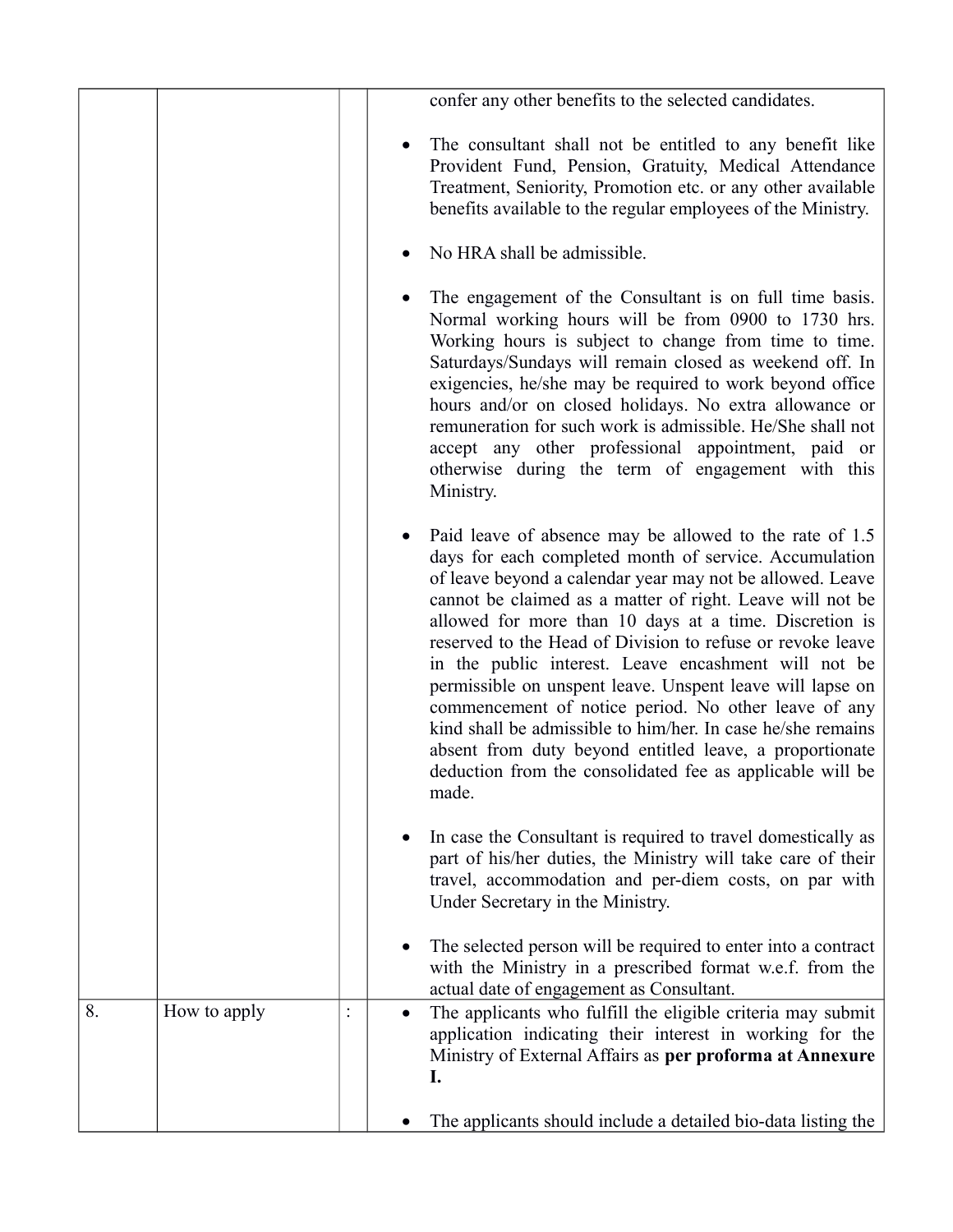|  | educational qualifications of the candidate and their areas<br>of expertise.<br>Documents/certificates<br>in<br>educational<br>support<br>of<br>qualifications, experience etc. should be attached with the<br>application.<br>References from past employers may be included.<br>The envelope containing the applicants' details<br>as<br>mentioned above should be clearly labeled Application for<br>the post of Consultants in PP&R Division of Ministry of<br><b>External Affairs</b> " and sent to:<br><b>Under Secretary (PF/PG)</b><br><b>Ministry of External Affairs,</b> |
|--|-------------------------------------------------------------------------------------------------------------------------------------------------------------------------------------------------------------------------------------------------------------------------------------------------------------------------------------------------------------------------------------------------------------------------------------------------------------------------------------------------------------------------------------------------------------------------------------|
|  | Room No. 4071, Jawaharlal Nehru Bhawan,<br>23-D, Janpath, New Delhi 110011<br>Note: Applications received through email will not be<br>considered.                                                                                                                                                                                                                                                                                                                                                                                                                                  |
|  | Ministry of External Affairs will review the applications<br>and short list the candidates, if considered suitable, for<br>interview. The short-listed candidates will be intimated by<br>email.                                                                                                                                                                                                                                                                                                                                                                                    |
|  | The date, time and venue of the interview will be conveyed<br>through email at the email address provided by the<br>applicants.                                                                                                                                                                                                                                                                                                                                                                                                                                                     |
|  | Applicants will have to make their own arrangements to<br>reach the place of interview.                                                                                                                                                                                                                                                                                                                                                                                                                                                                                             |
|  | No TA/DA will be payable by the Ministry to Applicants<br>for attending interview.                                                                                                                                                                                                                                                                                                                                                                                                                                                                                                  |
|  | The final selection will be based on their performance at<br>the interview.                                                                                                                                                                                                                                                                                                                                                                                                                                                                                                         |
|  | The decision of the Government regarding selection of<br>candidates will be final.                                                                                                                                                                                                                                                                                                                                                                                                                                                                                                  |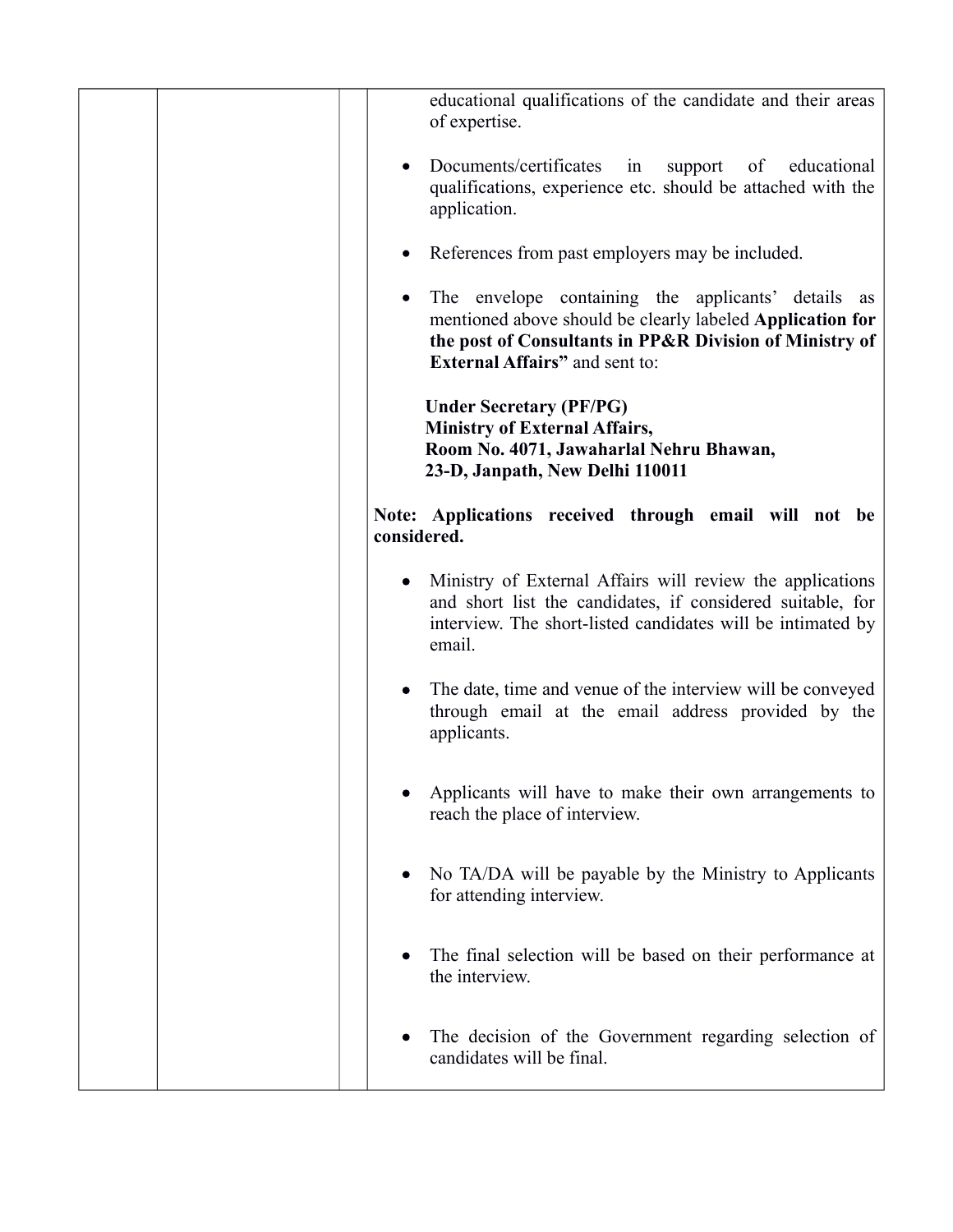The last date for receiving applications is **16th May, 2022 (1730 hrs)**. Applications received after the closing date or without the prescribed documents or otherwise found incomplete or not in the prescribed proforma as given in Annexure I, are liable to be rejected and no correspondence shall be entertained in this regard.

\* \* \* \* \*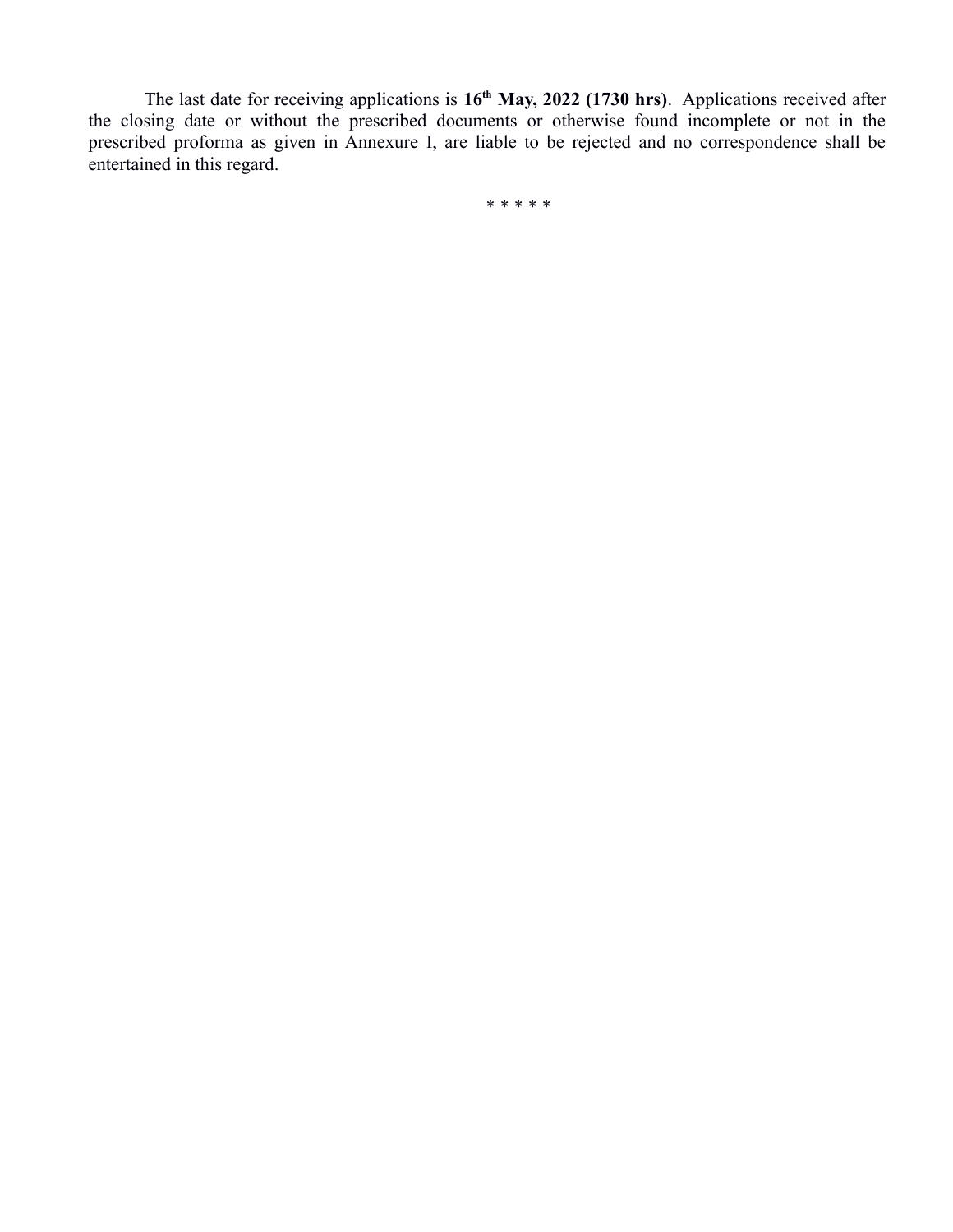## **ANNEXURE-I**

# **APPLICATION PROFORMA FOR THE POST OF CONSULTANT IN PP&R DIVISION OF THE MINISTRY OF EXTERNAL AFFAIRS, NEW DELHI**

Paste your passport size photo here

| 1. Name of the Position         |                |
|---------------------------------|----------------|
| 2. Name                         |                |
| 3. Father's Name/Husband's Name | $\ddot{\cdot}$ |
| 4. Date of Birth                |                |
| 5. Gender                       |                |
| 6. Educational Qualifications   |                |
| 7. Mobile No.                   |                |
| 8. Email ID                     |                |
| 9. Address for Communication    |                |